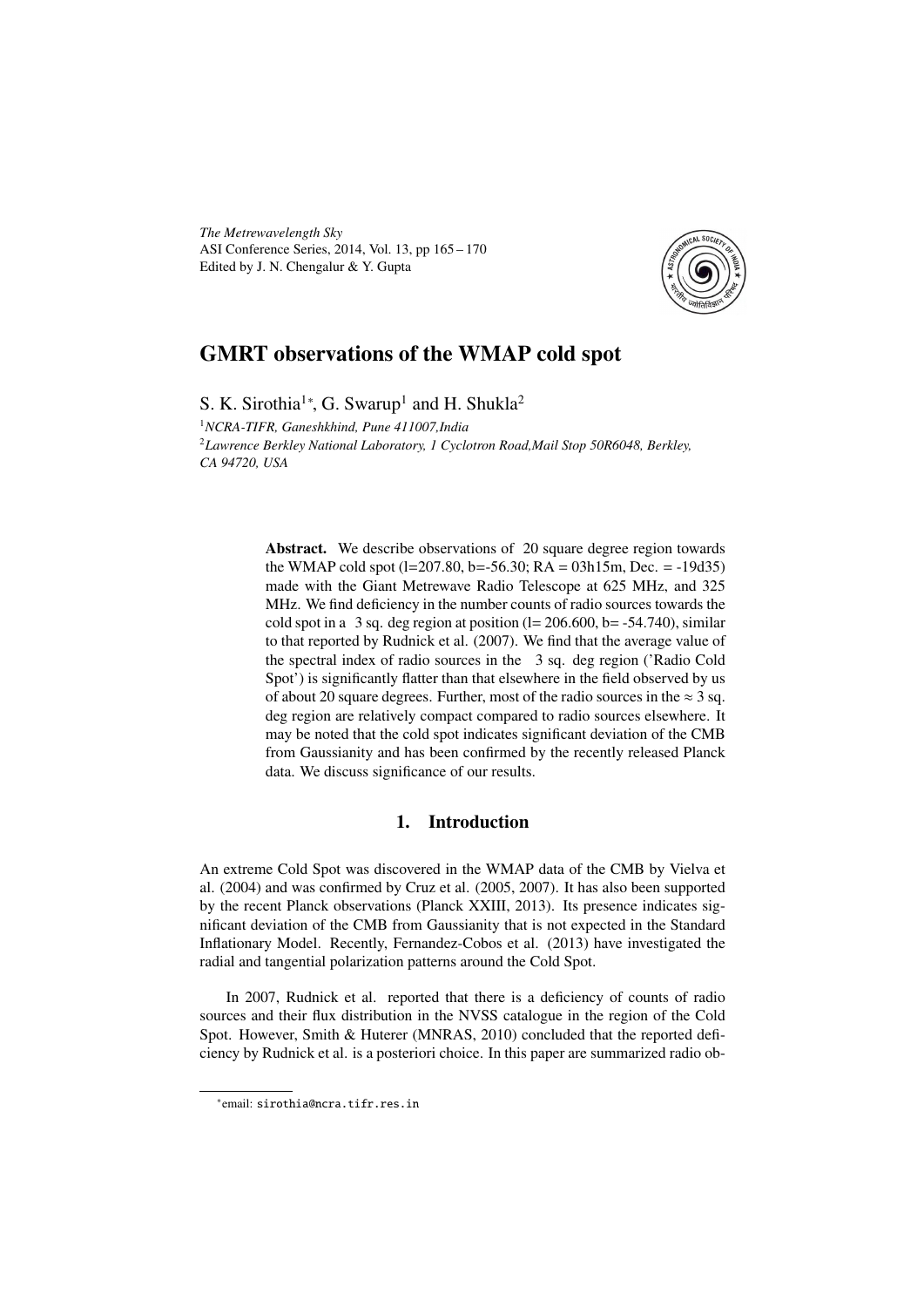166 *S. K. Sirothia et al.*



Figure 1. The 43 pointings made for the GMRT observations at the frequencies of 325 MHz, 625 MHz and 1280 MHz.

servations of the Cold Spot made with the GMRT. We have investigated radio source counts, spectral index and angular size distributions in a region around the Cold Spot at 325 MHz and 610 MHz. GMRT observations at 1280 MHz are being analyzed. Using AAÎl' optical telescope in Australia, optical and spectrographic observations have also been made by Greg Aldering and collaborators (including us) for 9 fields, covering 27 sq. deg. near the Cold Spot region. Data is being analyzed.

It has been suggested that the Cold Spot in the CMB could be created by: (a) by the Integrated Sachs Wolfe effect (Rees-Sciama, 1968) , as the CMB photons travel through a large void but Bremmer et al  $(2010)$  do not find a large void at  $z > 0.3$ based on spectroscopic observations using the VLT; (b) Sunyev-Zeldovich (S-Z) effect caused by scattering in a large cluster of galaxies or (b) other causes such as cosmic texture and defects in the early universe (Cruz .et al. 2007)

#### 2. GMRT observations

The region centered at  $l = 2090$ ,  $b = -570$ , (R.A. = 03hr 13m; Dec. =  $-20026'$ ) with a size 10 0 on the sky was observed as described below (Fig. 1): (a1). At 325 MHz: 21st Dec. 2007, 7 pointing (HPW 1.40) over 7 hours ( 20 sq. deg.) (a2). At 325 MHz: 2nd Sept. 2008, 43 pointing (HPW 1.40) for 12 minute each (50 sq. deg.) (b). At 610 MHz: 12th Sept. 2008, 43 pointing at 610 MHz (HPW 0.750) for 12 minute each (16 sq. deg.). (c). At 1280 MHz: 8th & 9th August, 2008 and 13th and 15th Sept. 1280 MHz (HPW 0. 350) for 12 minute each ( 8 sq. deg.); the data at 1280 MHz is being analyzed.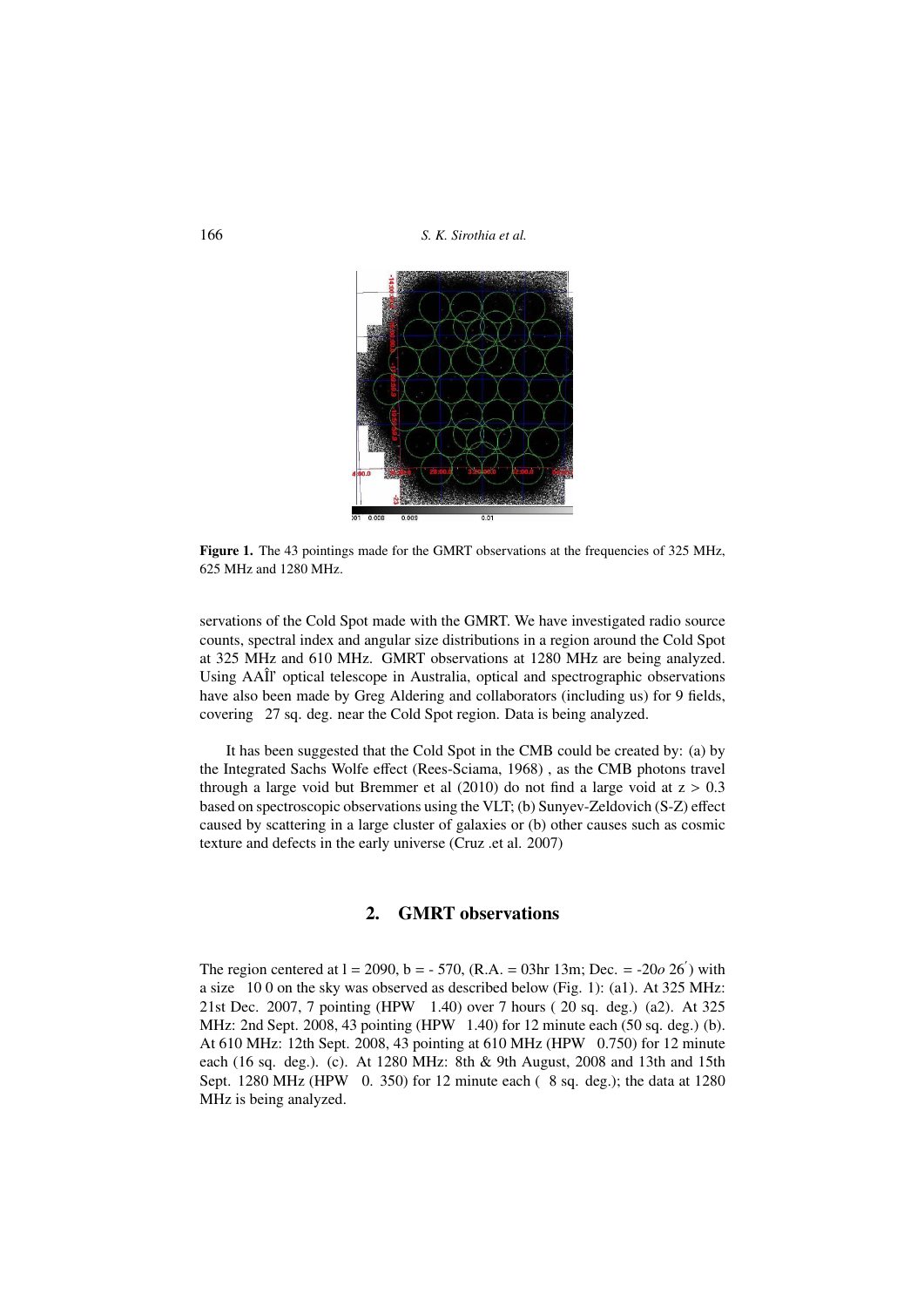*WMAP cold spot* 167



Figure 2. Left panel illustrates radio sources detected in a 40 arcmin x 40 arcmin part of the 30 sq. degrees mapped at 325 MHz. Right panel shows zoom of a 14' x 14' region.

### 3. Results

We have combined 325 MHz data for the 21st Dec. 2007 and 2nd Sept 2008 observations made with the GMRT over 30 sq. deg. region. Left panel in Fig. 2 illustrates radio sources detected in a 40 arcmin x 40 arcmin part of the 30 Sq degrees mapped at 325 MHz, showing rms 2 mJy. However, completeness limit was 8 mJy. Right panel shows zoom of a 14' x 14'.

#### 3.1 Counts of radio sources

In 2007, Rudnick et al. reported that there is a deficiency in the counts of radio sources and their flux distribution in the NVSS catalogue in the region of the Cold Spot. Similar deficiency was noted by Sirothia et al. (2009), as can be seen from Figure 1 of that paper in which are given number of sources within 10 radius circle centered at the coordinates of several observed fields on x-axis. From observations described in Section 2, we have determined number density in a 25 sq degree area in the NVSS-1420 MHz and GMRT-325 MHz data. Based on the median value of the spectral index  $\alpha^{1400-325} \approx 0.87$  between the GMRT and NVSS data, we find that 5<br>mJy for NVSS at 1420 MHz corresponds to 17, 8 mJy at 325 MHz. We then calculate mJy for NVSS at 1420 MHz corresponds to 17. 8 mJy at 325 MHz. We then calculate number density in a 25 sq degree area at 1420 MHz and at 325 MHz. We find 38 sources in a 10 radius circle in the region of the Cold Spot and 100 sources in the outside region.

#### 3.2 Spectral distribution map

In Fig. 4 is shown spectral distribution map, for each of the 10 radius circle., of radio sources with flux density at 1400 MHz > 5mJy , based on the derived mean value of - 0.82 of the spectral indices,  $\alpha^{1400-325}$ . Mean spectral index varies across the field. A flatter spectral index is noted pear the NVSS Cold Spot flatter spectral index is noted near the NVSS Cold Spot.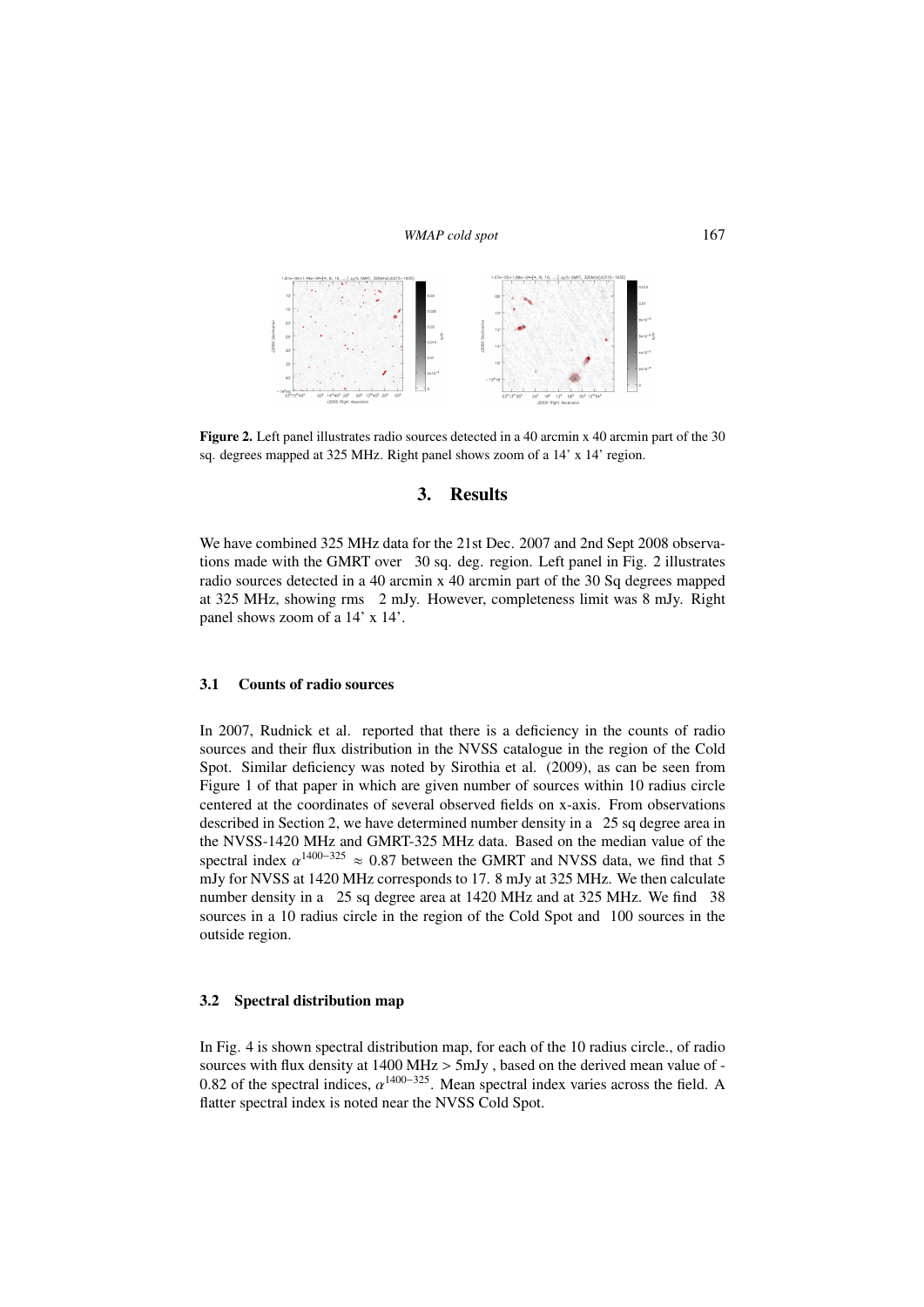168 *S. K. Sirothia et al.*



Figure 3. Left panel shows source number density (per 10 radius circle) of NVSS sources > 5 mJy at 1400 MHz; Right panel shows source number density (per 10 radius circle) for the GMRT 325 MHz sources > 17.8 mJy.



Figure 4. The spectral distribution map for each of the 10 radius circle of radio sources with flux density at 1400 MHz > 5mJy

#### 3.3 GMRT and NVSS source counts around the WMAP Cold Spot

In Column  $1 \& 2$  of the Table 1 are given counts of radio sources in different flux density range for the GMRT and NVSS sources. Rather than simply calculating rms of counts as N1/2 where mean value is N, we have calculated standard deviation of the distribution of counts given in the 2 slides presented earlier. We find that deficiency of counts (mean  $\hat{a}$ AS minimum) of radio sources is about 3 s.d. for S  $> 17.8$  for the GMRT observaions at 325 MHz and nearly the same for  $S \ge 5$  mJy for the NVSS data at 1420 MHz, implying significant deficiency. In Column 3 are given values of  $\alpha^{1400-325}$  with its mean value of 0.82 and rms 0.06.

Table 1. In column  $1 \& 2$  are given counts of radio sources in flux density ranges and in column 3 are given

### 4. Origin of the cold spot: a Summary

Of several anomalies seen in the WMAP/PLANCK, Cold Spot is the most prominent. Several suggestions have been made for its origin: (a). Its occurrence has been at-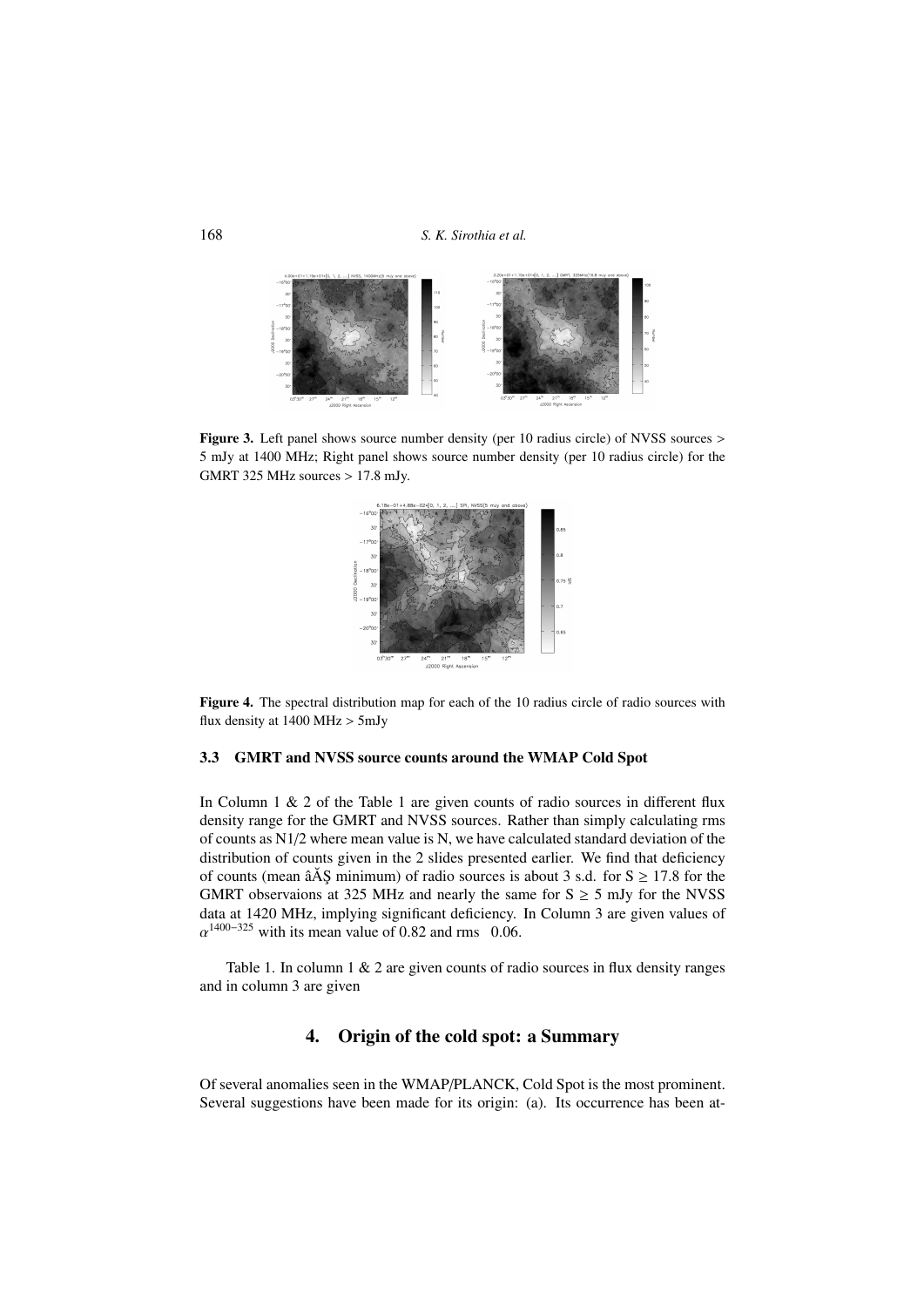|                     | Flux Range (mJy) | Min. | Max. | Mean | s.d.  |
|---------------------|------------------|------|------|------|-------|
|                     | >17.8            | 38   | 103  | 69   | 11.7  |
| <b>GMRT</b>         | $17.8 - 71.3$    | 25   | 64   | 47   | 6.9   |
|                     | $\geq 71.3$      | 9    | 41   | 22   | 6.3   |
|                     | > 5              | 40   | 104  | 75   | 10    |
| <b>NVSS</b>         | $5 - 20$         | 28   | 69   | 55   | 5.7   |
|                     | > 20             | 8    | 39   | 20   | 6     |
|                     | > 5              | 0.66 | 0.93 | 0.82 | 0.047 |
| $\alpha^{1400-325}$ | $5 - 20$         | 0.61 | 0.96 | 0.82 | 0.06  |
| S(1400)             | $\geq 20$        | 0.63 | 1.04 | 0.82 | 0.054 |

Table 1. Counts and spectral indices of sources in different flux ranges.

tributed to the Integrated Sachs-Wolfe (ISW) effect: a flat and accelerating universe with Dark Energy has an evolving gravitational potential that introduces a net energy shift in the CMB photons traversing through a large void (Rees and Sciama 1968). However, spectroscopic observations by Bremer et al. (2010) using VLT have not detected a large void at 0.3<z<1; (b).Sunyev-Zeldovich (S-Z) effect caused by scattering of the CMB photons in a large cluster of galaxies, but such a cluster is not seen towards the Cold Spot region; (c). Cruz et al. (2007) have proposed that the Cold Spot arises at the surface of last scattering itself due to inherent defects in the very early universe compatible with a cosmic texture.

### 5. Conclusion

GMRT observations at 325 MHz and 610 MHz show that: (a) radio source counts show deficiency towards the Cold Spot of about 50%; (b) the spectral index is significantly flatter towards the Cold Spot region and (c) it is also significant that angular sizes are smaller in the region of the Cold Spot. In the direction of the NVSS Cold Spot (2.5deg radii), about 85% sources are unresolved at 325 MHz and 78% sources are unresolved at 610 MHz. However, in region excluding NVSS Cold Spot, 70% sources are unresolved at 325 MHz and 64% sources are unresolved at 610 MHz. We plan further investigation of these results including reduction of observations made with the GMRT at 1280 MHz and also the optical as well spectrographic observations made with the AAΩ.

# Acknowledgements

We thank the staff of the GMRT who has made these observations possible. The GMRT is run by the National Centre of Astrophysics of the Tata Institute of Fundamental Research.